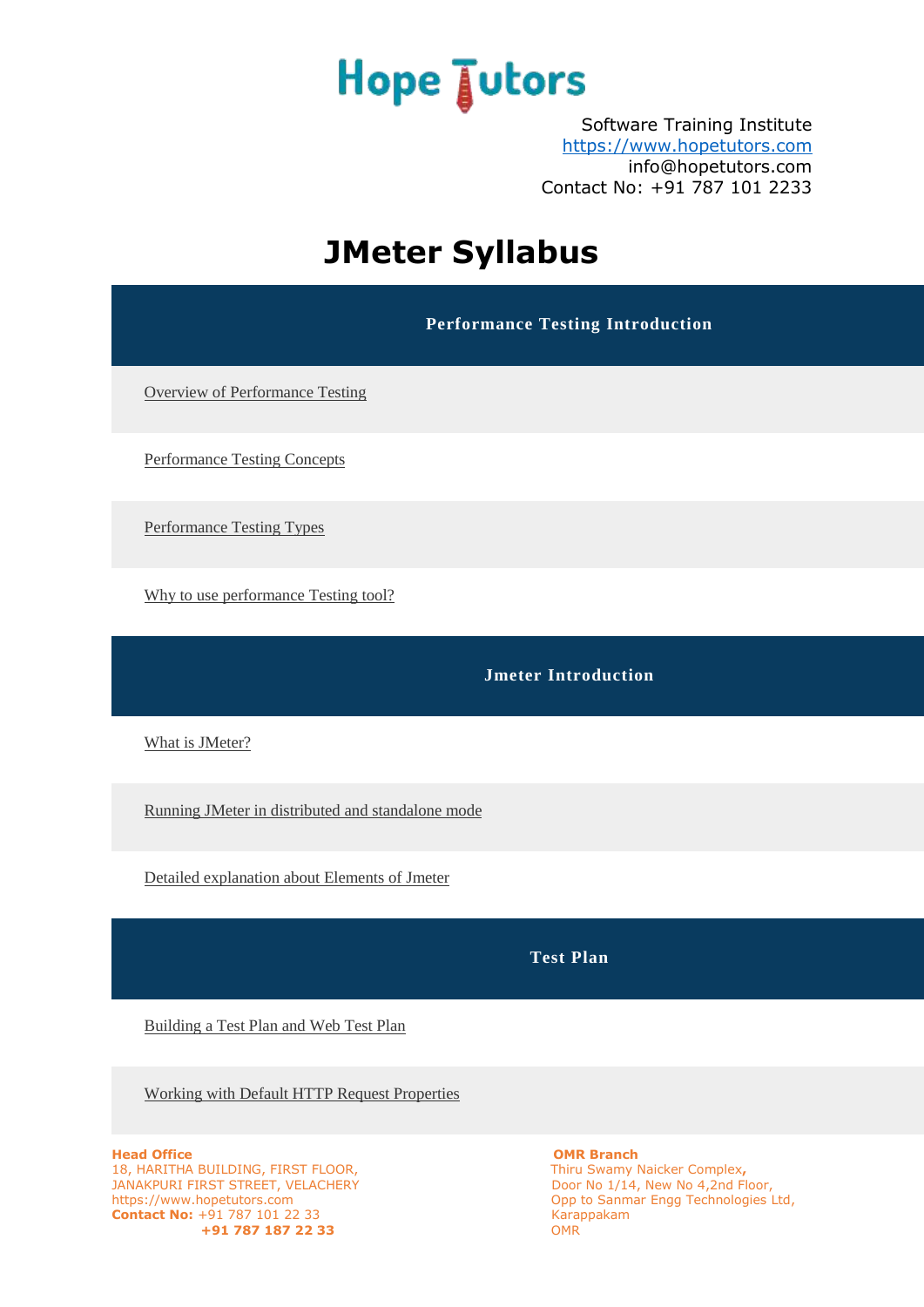Software Training Institute [https://www.hopetutors.com](https://www.hopetutors.com/) info@hopetutors.com Contact No: +91 787 101 2233

[Adding Cookie Support, HTTP Requests, Post-Processor for Correlation](javascript:;)

[Adding a Listener to View/Store the Test Results](javascript:;)

[Running the Test Plan](javascript:;)

**Thread**

[Creation of Thread Group](javascript:;)

[Adding and Configuring HTTP proxy server](javascript:;)

**Recording**

[Configuring the browser for recording the test script](javascript:;)

[Recording the AUT test steps using JMeter](javascript:;)

[Handling User Sessions with URL Rewriting](javascript:;)

[Handling the dynamic server values](javascript:;)

**Parameterization**

[Parameterize the user sessions](javascript:;)

**Head Office Community Community Community Community Community Community Community Community Community Community** 18, HARITHA BUILDING, FIRST FLOOR, Thiru Swamy Naicker Complex**,** JANAKPURI FIRST STREET, VELACHERY DOOR NO 1/14, New No 4,2nd Floor, https://www.hopetutors.com 0pp to Sanmar Engg Technologies **Contact No:** +91 787 101 22 33<br> **491 787 187 22 33** COMR OMR  $+91$  787 187 22 33

Opp to Sanmar Engg Technologies Ltd,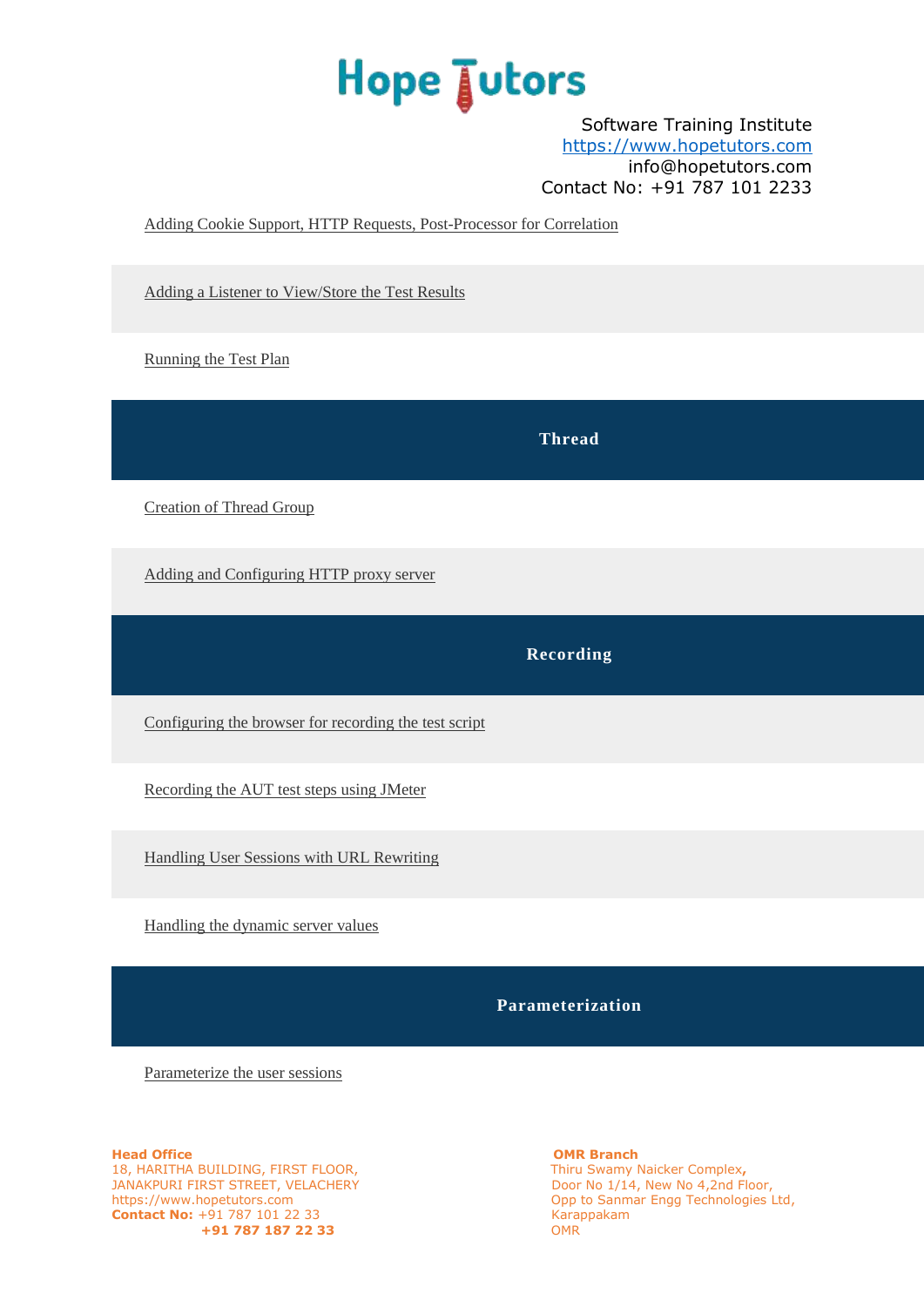### Software Training Institute [https://www.hopetutors.com](https://www.hopetutors.com/) info@hopetutors.com Contact No: +91 787 101 2233

[Parameterizing the tests using csv file](javascript:;)

### **Validation**

[Validating the response data, size, threshold and response time related issues](javascript:;)

### **Test Run**

[Running the tests and analyzing the Assertion results](javascript:;)

Adding Constant [Timer and Monitor Results](javascript:;)

[Adding a Listener to View/Store the Test Results](javascript:;)

[Creating and Calling the multiple thread groups from a test plan](javascript:;)

[Configuring the threads groups with respective users numbers and ratios](javascript:;)

**add\_new**

**Analysis**

[Analyze the user group specific issues](javascript:;)

[Analyze the Test plan specific issues for all user groups](javascript:;)

**Head Office Community Community Community Community Community Community Community Community Community Community** 18, HARITHA BUILDING, FIRST FLOOR, Thiru Swamy Naicker Complex**,** JANAKPURI FIRST STREET, VELACHERY DOOR NO 1/14, New No 4,2nd Floor, https://www.hopetutors.comOpp to Sanmar Engg Technologies Ltd, **Contact No:** +91 787 101 22 33<br> **CONTEX 187 187 22 33**<br>
OMR  $+91$  787 187 22 33